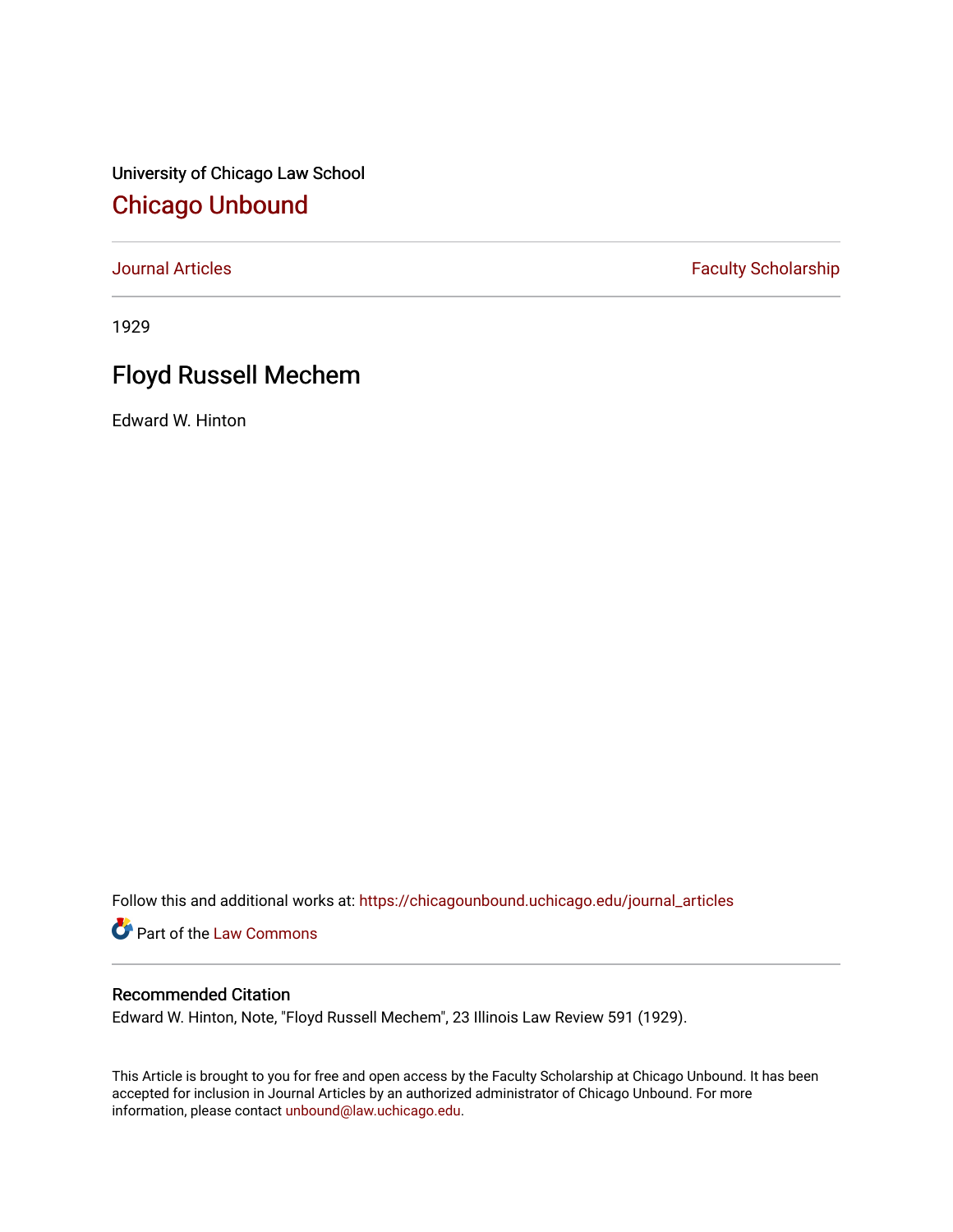# **ILLINOIS LAW REVIEW**

*Published monthly except July to October, inclusive, by Northwestern University Press*

#### **\$3.50 PER YEAR PRICE OF THIS NUMBER 76 CENTS**

Subscribers who wish to discontinue their subscription at the end of the subscription period should notify the business office of the REVIEW; otherwise it will be assumed that **perlod** should notify the business office **of** the RNVIw; otherwise it will **be** assumed that **<sup>a</sup>**continuation of the subscription is desired. **I** Business communications **should be addressed to the Business Manager; books and book reviews, to the** Book Review Editor: **and** other editorial matters, to **the** Editor-in-Chief.

### **BOARD OF EDITORS**

E. F. Albertsworth, Northwestern University \*Albert Kocourek, Northwestern University Wm. E. Britton, University of Illinois Kenneth C. Sears, University of Chicago (George W. Goble, University of Illinois E. W. Puttkammer

#### BOARD OF **MANAGERS**

Laird Bell, University of Chicago Nathan William MacChesney, Northwestern University of Illinois<br>John T. Chadwell, University of Illinois Benjamin Wham, University of Illinios<br>Harold J. Clark, Northwestern University Leo F

#### **ASSOCIATE STUDENT EDITORS**

**University of Chicage Chiversity of Illinois Morthwestern University**<br>Iward Atlas Say J. Alloy Carleton Blunt Edward Atlas Jay J. Alloy Leon M. Despres Lena M. Bernstein<br>Bernard Epstein \*A. James Casner Leon **M.** Despres Lena **M.** Bernstein Elizabeth **C.** Buethe Bernard Epstein **\*A.** James Casner Thomas T. Freeman, Jr. Jacob Geffs **Vaille Dry Milton C. Manasse**<br>Herbert F. Geisler Paul H. Ferguson \*Edward J. Metzdor:<br>A. Louis Manason Ray M. Foreman Albert W. Potts Robert McDougal, Jr. Ray M. Foreman **Albert W. Potts**<br> **Clement A. Pipin Richard M. Keck Owen N. Price**<br> **Clement B. Selbold, Jr. 2008** 

 $\ddot{\phantom{a}}$ 

Roger **Q.** White **Ralph C. Murphy** Bernard **L.** Stone

**VChairuan.** *The Editorial Board does not assume collective responsibility for any statement in the columns of the* REvIEw. *Each article or communication, including editorial notes, comments on cases, and book reviews, is identified*

# EDITORIAL **NOTES**

### FLOYD RUSSELL MECHEM

Floyd Russell Mechem, Professor of Law in the Law School of the University of Chicago for the last twenty-five years, died, after a short illness, on December **11, 1928.**

The main events of his life are these:

*by the name or the initials of the writer.*

He was born at Nunda, New York, on May 9, **1858.**

His family soon moved to Battle Creek, Michigan, where he received his. early education in the public schools and in -the high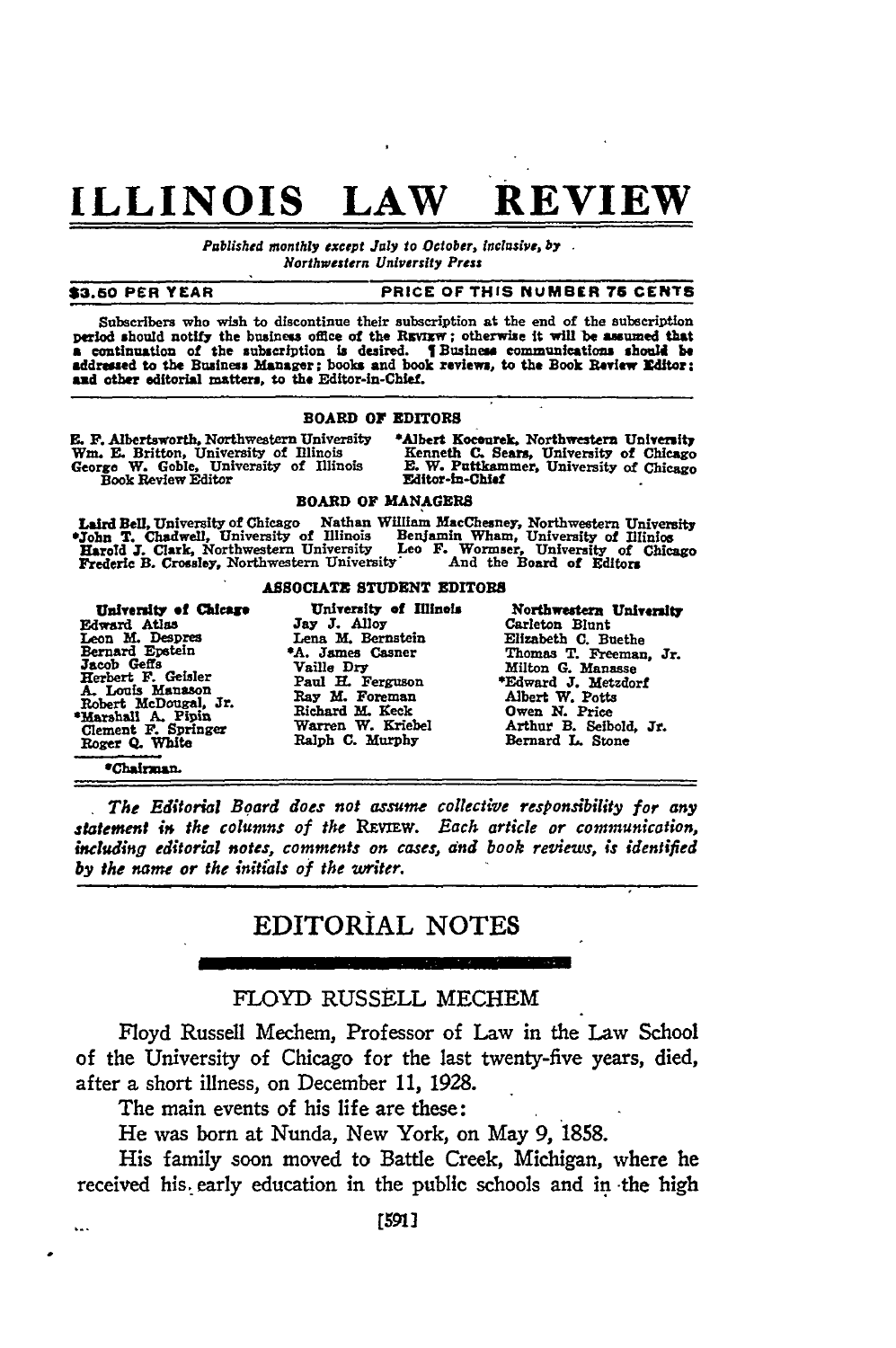school. The death of his father threw on him the task of assisting to support the family, and he was therefore unable to enter college.

While engaged in teaching in a country school, and later while struggling-to establish himself in the practice of the law, he managed by his own efforts to acquire a broad and liberal education.

**I** He read law in an office and was admitted -to the Michigan bar in 1879. For the next-ten or twelve years he was actively en- 'gaged in practice in'Battle Creek and in Detroit, where he became interested in legal education. He began his career as a law teacher in the Detroit College of Law. Scholarly investigation appealed to him more than the business of the law office, and in 1892 he accepted the Tappan Professorship of Law in the University of Michi- .gan. In 1903 -he joined the faculty of the then newly organized LaW School of the University of Chicago, in which he spent his most fruitful years of productive scholarship.

**He** published case-books on Agency, Partnership, and Damages, and a large number of articles in the law reviews.

-He was the author of standard texts on Public Officers, Partnership, and Sales of Personal Property, and of a monumental work on Agency. At the time of his death he was preparing-the Restatement of the Law of Agency -for the American Law Institute.

These are some of the bare facts of the career of this eminent law writer and teacher, with which lawyers and law teachers are most familiar. To those who did not know the man intimately, it must be a source of wonder that he could accomplish so much in the fifty years that he devoted to the law. During that time he acquired a liberal education in the humanities, and **a** profound and scholarly knowledge of vast fields of the law, which he embodied in articles and texts that have received the fullest recognition by the appellate courts of every state.

He was as familiar with legal, philosophy as he was with the leading decisions in his own field of agency. In his articles and texts there was no citation which he had not examined and evaluated. Practically all of his research and writing was done while carrying a heavy teaching load, which was never slighted under any -conditions.

He persisted in meeting his classes until he was prostrated by bis last illness. He accomplished the seemingly impossible because he had unusual mental ability and a capacity for work almost beyond belief. Early and late he was a familiar figure in the library stacks, collecting material for case book or text, or class-room discussion. As decisions multiplied his labors increased that he might embody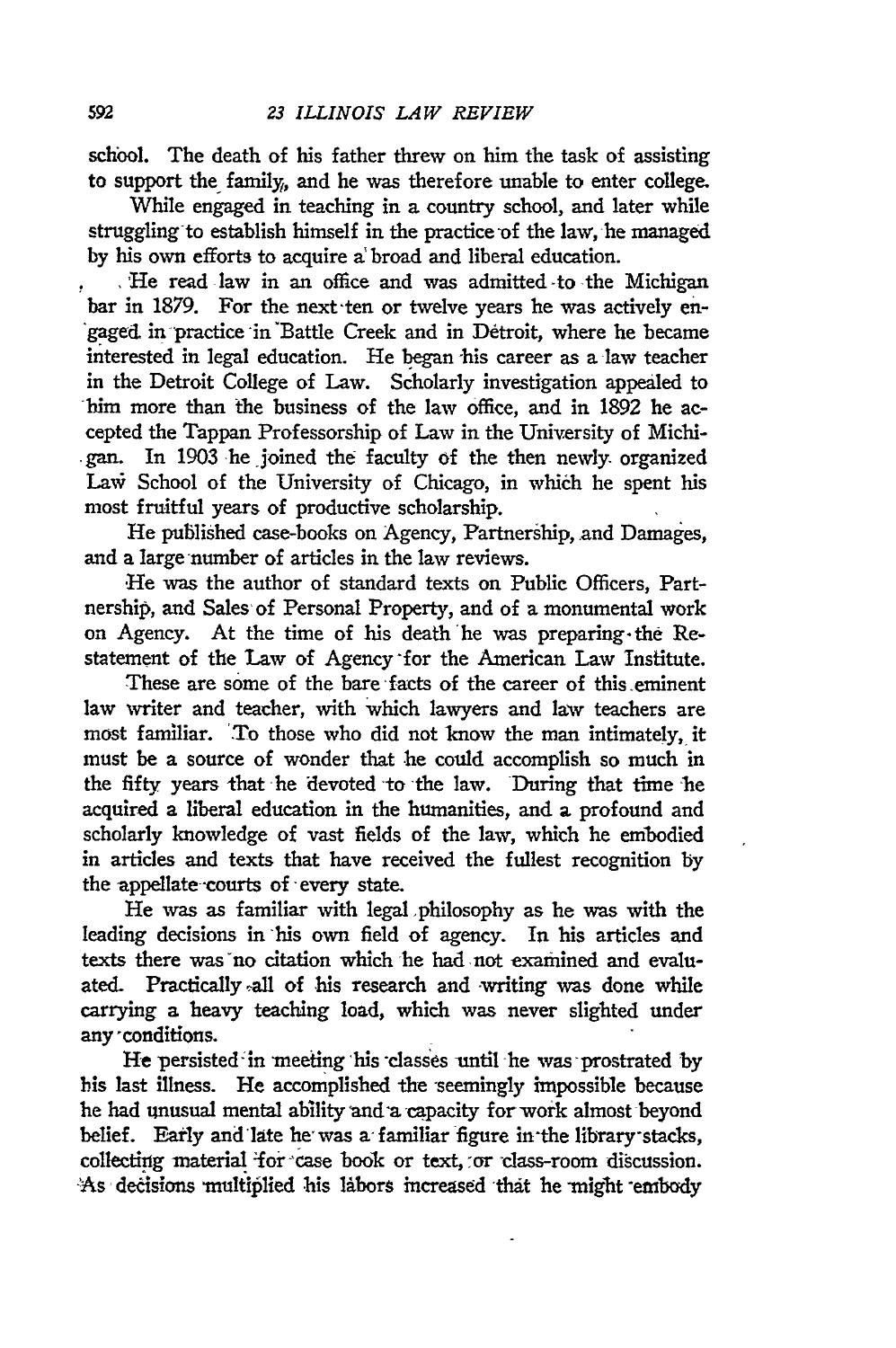the, latest thought in the Restatement of Agency which was to be the culmination of his life work. His love for legal investigation was a passion which drove his frail body beyond its endurance.

To his colleagues he was always the trusted friend and wise counsellor, ready to help with any perplexing problem, whether personal or professional.

His philosophy was largely the outgrowth of his early environment. He was an individualist. A man must be free to work out his own destiny. He disliked some of the modern legislation whichinterfered with the freedom- of contract, *or-* sought to regulate the hours of labor. According to his view, that government was best which governed least.

He had little faith in legislation, as a panacea for the various economic and social maladjustments. To him law was something greater and more vital than legislative fiat. It was a living forcea natural outgrowth of our civilization, Some years ago he wrote an essay for one of the law reviews, in which he sought to prove that there could be no clear cut conception of justice. But though the conception may not be definable in words, he realized it in his life. With him the sense of right and justice was instinctive, and from that he never deviated by a hair's breadth. No question of expediency could reconcile him to what he believed was, unfair or unjust.

As a teacher he had few equals. His own unaided struggles with the tangles and. intricacies of the law gave him a sympathetic understanding of the student's difficulties. He was ever ready with a suggestion that would" start the beginner on the right approach to solve the problem for himself. He did not work out the solution, for he believed that the student must do his own thinking- if any real gain was to be accomplished. His fear was that modern education in the colleges was making knowledge too easy. His aim was to develop the student's power of analysis rather than to supply him with mere information, which would slip away like unearned money.

In the class-room his quiet force, his keen understanding, his kindly humor, and his profound knowledge of law as the product of social evolution made him the revered teacher and master for whom generations of students have felt the highest admiration and the deepest affection which time cannot dim.

He could not subscribe to any theological dogma. His religion was a belief in a spiritual force in the universe that made for righteousness, and his life proved the truth of his belief.